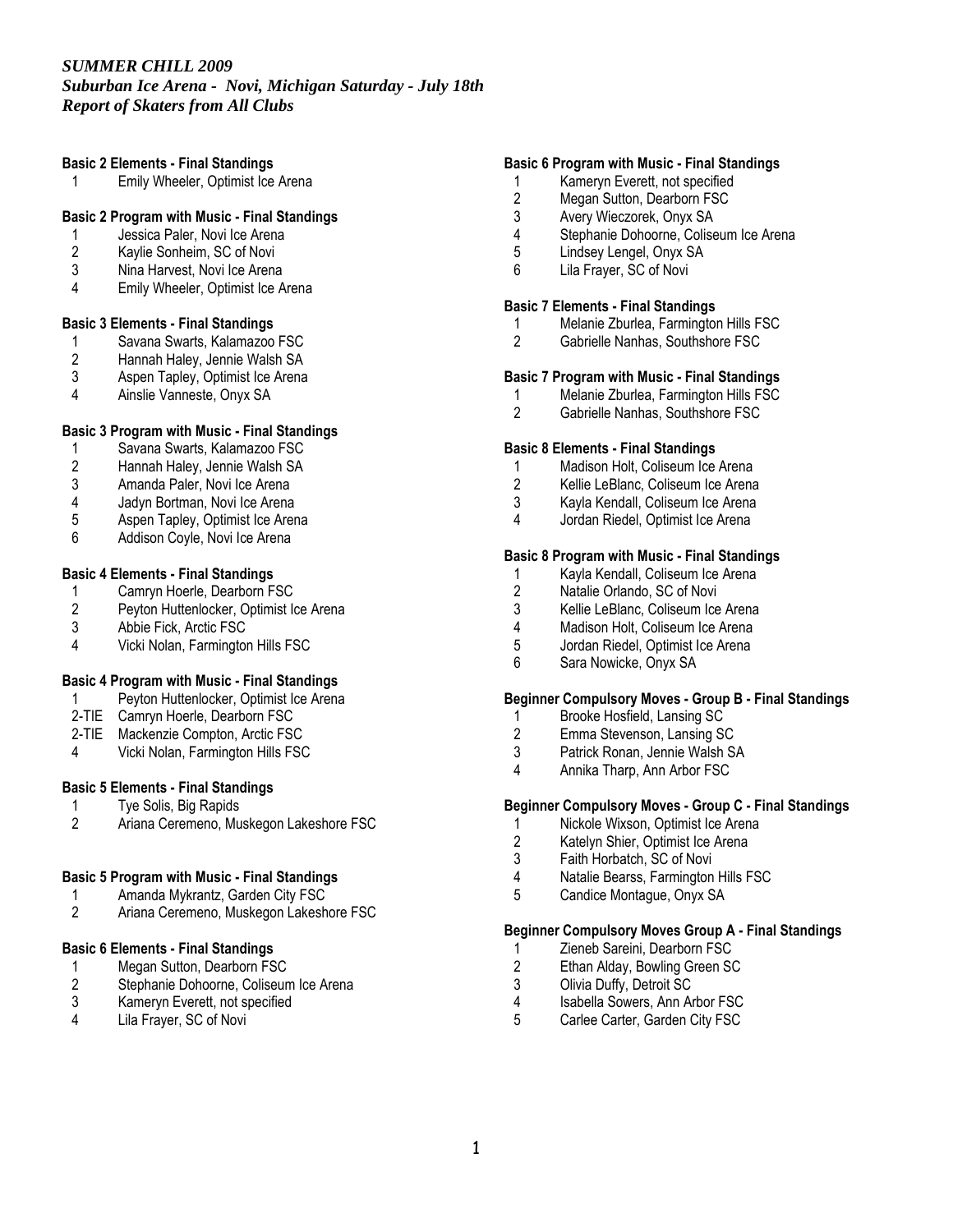# *SUMMER CHILL 2009*

*Suburban Ice Arena - Novi, Michigan Saturday - July 18th Report of Skaters from All Clubs* 

## Beginner Freeskating Test Track - Group A - Final Standings

- 1 Zieneb Sareini, Dearborn FSC<br>2 Gitika Tiku Kumar, SC of Novi
- 2 Gitika Tiku Kumar, SC of Novi<br>3 Chloe Wagner, FSC of Birming
- 3 Chloe Wagner, FSC of Birmingham<br>4 Isabella Sowers, Ann Arbor FSC
- Isabella Sowers, Ann Arbor FSC
- 5 Reina Nakata, Novi Ice Arena
- 6 Emily Lobsinger, Farmington Hills FSC

## Beginner Freeskating Test Track - Group B - Final Standings

- 1 Brooke Hosfield, Lansing SC<br>2 Annika Tharp, Ann Arbor FSC
- 2 Annika Tharp, Ann Arbor FSC<br>3 Carlee Carter, Garden City FS
- 3 Carlee Carter, Garden City FSC<br>4 Olivia Duffy. Detroit SC
- 4 Olivia Duffy, Detroit SC<br>5 Emma Stevenson, Lans
- 5 Emma Stevenson, Lansing SC<br>6 Hannah Firavich, Garden City F
- Hannah Firavich, Garden City FSC

## Beginner Freeskating Test Track - Group C - Final Standings

- 1 Patrick Ronan, Jennie Walsh SA<br>2 Nickole Wixson, Optimist Ice Arer
- 2 Nickole Wixson, Optimist Ice Arena
- 3 Rona Wu, SC of Novi<br>4 Katelyn Shier. Optimis
- 4 Katelyn Shier, Optimist Ice Arena<br>5 Halev Trickev. Ice Mountain FSC
- 5 Haley Trickey, Ice Mountain FSC<br>6 Faith Horbatch, SC of Novi
- Faith Horbatch, SC of Novi

#### Limited Beginner Compulsory Moves - Group A - Final **Standings**

- 
- 1 Kayla Kendall, Coliseum Ice Arena<br>2 Kellie LeBlanc, Coliseum Ice Arena Kellie LeBlanc, Coliseum Ice Arena
- 3 Shelby Reaume, Farmington Hills FSC
- 4 Corey Flynn, Novi Ice Arena

#### Limited Beginner Compulsory Moves - Group B - Final **Standings**

- 1 Maryem Sareini, Dearborn FSC<br>2 Olivia Wheeler, Optimist Ice Are
- 2 Olivia Wheeler, Optimist Ice Arena<br>3 Shannon Vance, Dearborn FSC
- Shannon Vance, Dearborn FSC

#### Limited Beginner Compulsory Moves - Group C - Final **Standings**

- 1 Hannah Renaud, Jennie Walsh SA<br>2 Hali Rucker, Progressive FSA
- 2 Hali Rucker, Progressive FSA<br>3 Camber Zeisler. Ann Arbor FS
- Camber Zeisler, Ann Arbor FSC
- 4 Hannah Carter, Garden City FSC

## Limited Beginner Freeskating Test Track - Group A - Final **Standings**

- 1 Maryem Sareini, Dearborn FSC<br>2 Aundrea Kalchik, SC of Novi
- 2 Aundrea Kalchik, SC of Novi<br>3 Olivia Wheeler. Optimist Ice /
- 3 Olivia Wheeler, Optimist Ice Arena<br>4 Neha Surapaneni, SC of Novi
- 4 Neha Surapaneni, SC of Novi<br>5 Jennifer Guo, SC of Novi
- Jennifer Guo, SC of Novi

## Limited Beginner Freeskating Test Track - Group B - Final **Standings**

- 1 Claire Szwabowski, SC of Novi<br>2 Megan Nagy, Detroit SC
- Megan Nagy, Detroit SC
- 3 Ethan Alday, Bowling Green SC
- 4 Hannah Carter, Garden City FSC<br>5 Shannon Vance Dearborn FSC
- 5 Shannon Vance, Dearborn FSC

#### Limited Beginner Freeskating Test Track - Group C - Final **Standings**

- 
- 1 Camber Zeisler, Ann Arbor FSC<br>2 Lauren Mykrantz, Garden City F: 2 Lauren Mykrantz, Garden City FSC<br>3 Hannah Wellman, Onvx SA
- Hannah Wellman, Onyx SA
- 4 Sydney Trepeck, Troy AFS<br>5 Jenna Rautenberg, SC of N
- Jenna Rautenberg, SC of Novi

## Limited Beginner Freeskating Test Track - Group D - Final **Standings**

- 1 Nicole Morsfield, Onyx SA
- 2 Alexandra-Amanda Olson, Novi Ice Arena<br>3 Shelby Reaume Farmington Hills FSC
- 3 Shelby Reaume, Farmington Hills FSC<br>4 Sangita Sriram, Novi Ice Arena
- 4 Sangita Sriram, Novi Ice Arena<br>5 Corey Flynn, Novi Ice Arena
- Corey Flynn, Novi Ice Arena

## No Test Compulsory Moves - Final Standings

1 George Ronan, Jennie Walsh SA

## No Test Freeskating - Final Standings

- 1 George Ronan, Jennie Walsh SA<br>2 Sage Schweinsburg, SC of Novi
- Sage Schweinsburg, SC of Novi

# Pre Preliminary Compulsory Moves - Final Standings

- 1 Paige Sekely, Farmington Hills FSC<br>2 Courtney Luck Farmington Hills FSC
- 2 Courtney Luck, Farmington Hills FSC

## Pre Preliminary Free Skating - Final Standings

- 1 Evan Solis, Individual Member<br>2 Paige Bartholomew, Ice House
- Paige Bartholomew, Ice House SA
- 3 Paige Sekely, Farmington Hills FSC
- 4 Alexandra DeLaCruz, SC of Novi

#### Pre Preliminary Freeskating Test Track - Final Standings

- 1 Allyson Lobsinger, Farmington Hills FSC<br>2 Sydnev Helwig, Farmington Hills FSC
- 2 Sydney Helwig, Farmington Hills FSC<br>3 Courtney Luck, Farmington Hills FSC
- Courtney Luck, Farmington Hills FSC
- 4 Kristen Frogner, SC of Novi<br>5 Nana Nabeshima, SC of Nov
- Nana Nabeshima, SC of Novi
- 6 Sasha Barnett, Detroit SC

## Preliminary Compulsory Moves - Final Standings

- 1 Evan Solis, Individual Member<br>2 Jade Rucker, North Suburban F
- Jade Rucker, North Suburban FSC